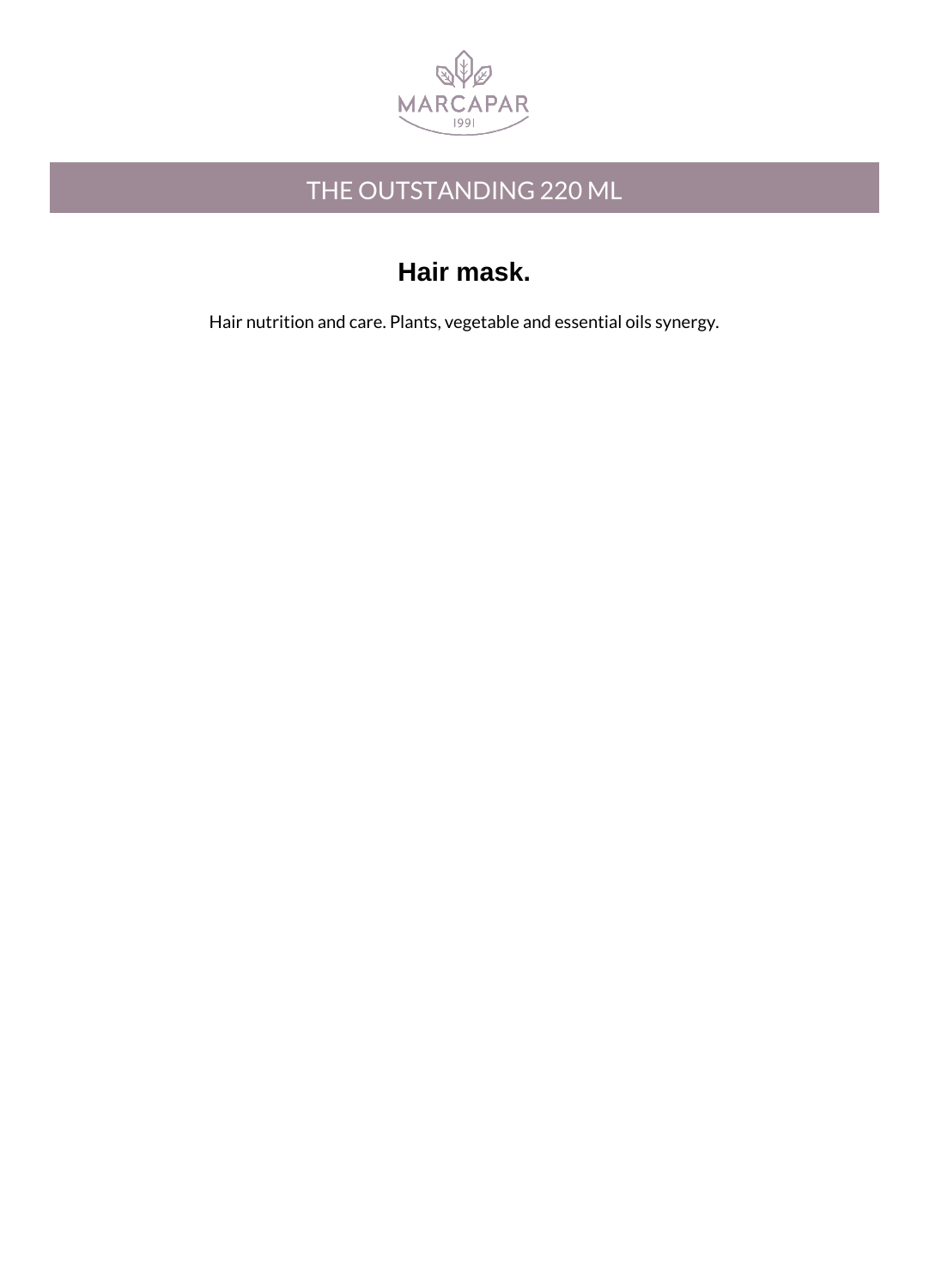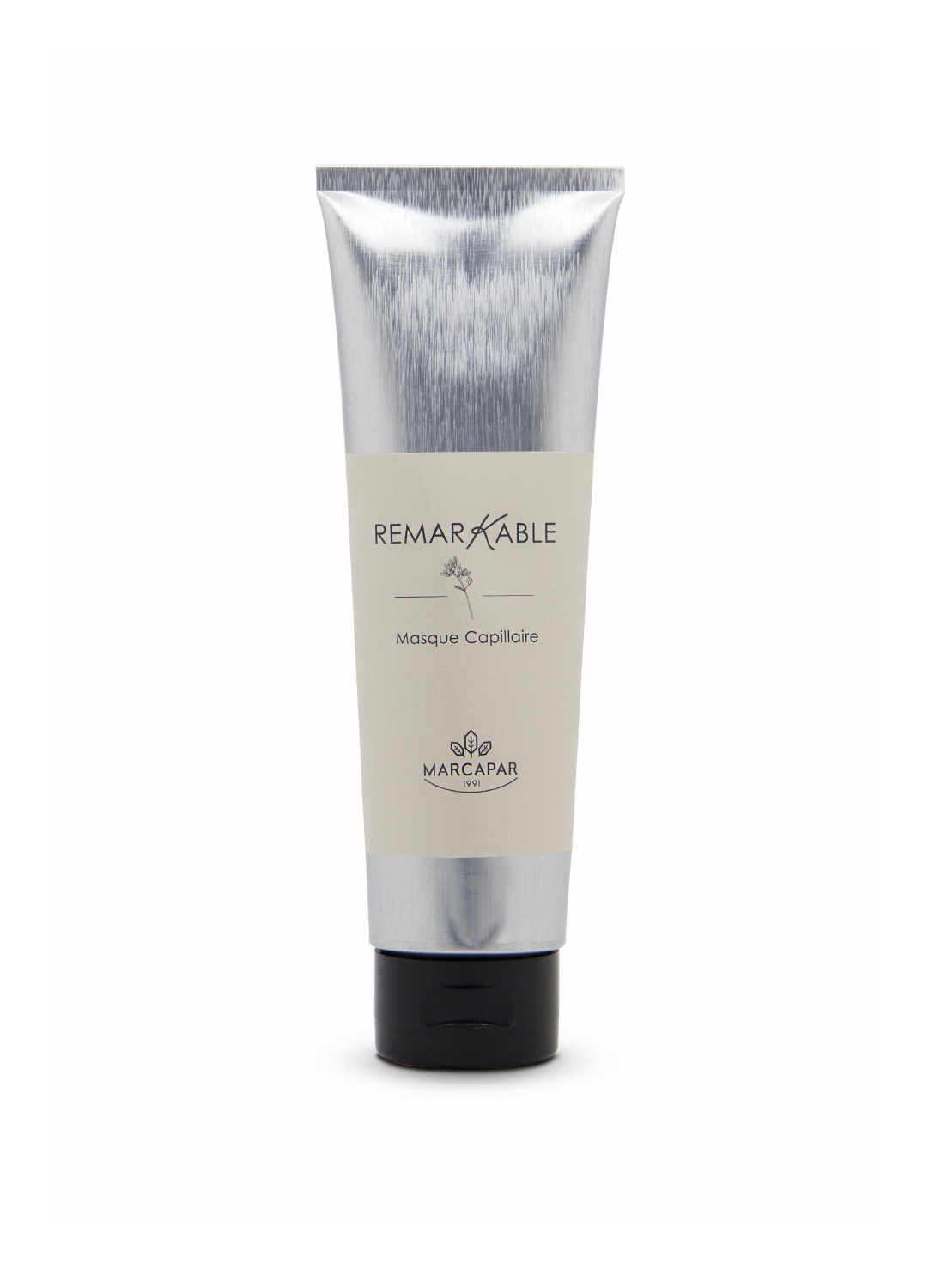#### **Directions for use**

After each shampoo, apply the hair mask. Massage the hair. Leave it on for 2 or 3 minutes. Rinse thoroughly.

#### **Characteristics**

Nourishing and detangling hair mask. Apply on the scalp and hair lengths. Makes hair silky and soft without weighing it down. Suits all hair types.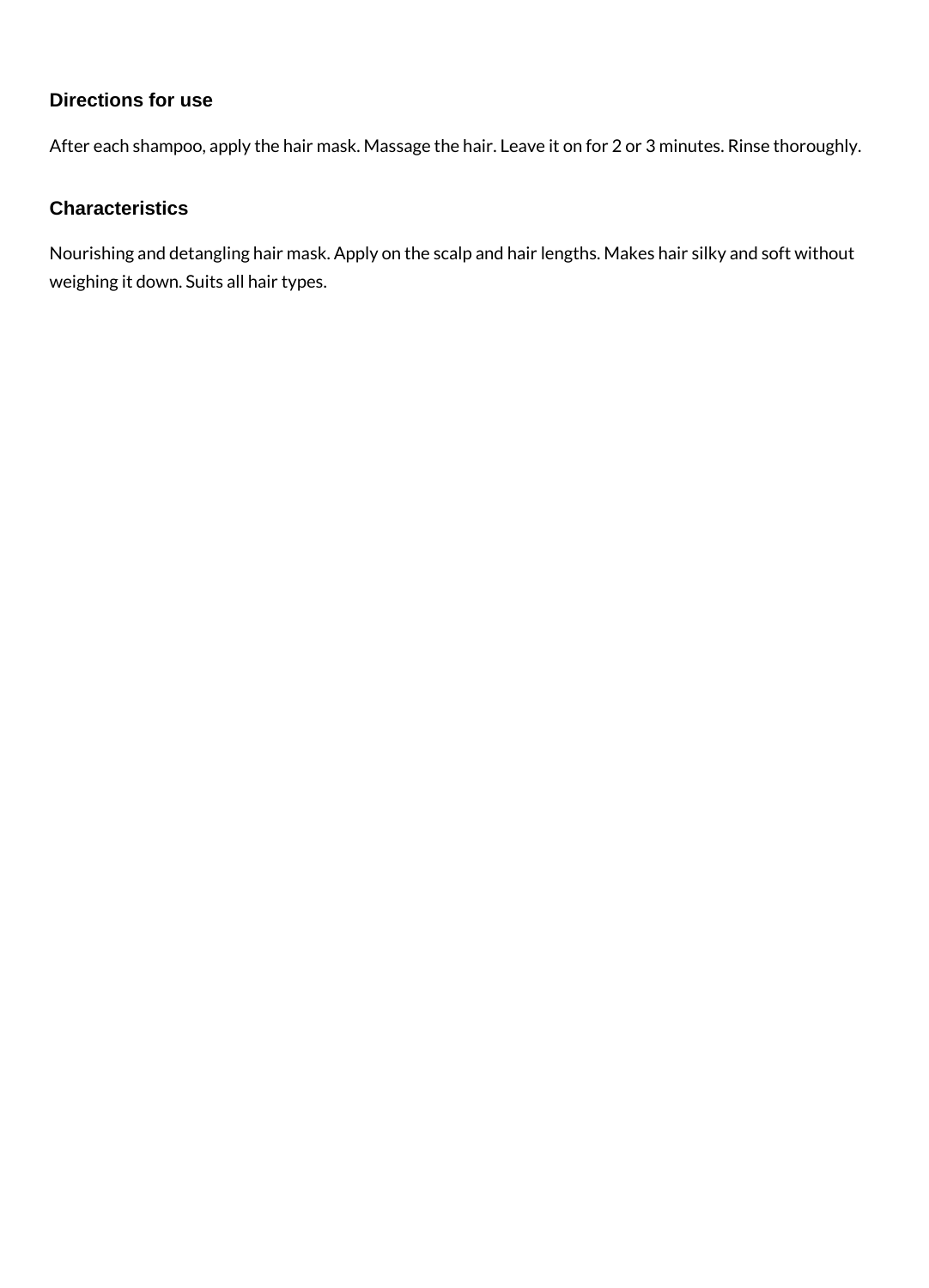# Information sheet

| <b>NAME</b>                                       | <b>INCI</b><br><b>ASSESSMENT</b> | <b>ORIGIN</b>       | <b>ROLE</b>                                                                                      |
|---------------------------------------------------|----------------------------------|---------------------|--------------------------------------------------------------------------------------------------|
| <b>Water</b>                                      | $\circledcirc \circledcirc$      | Mineral             | Solvent.                                                                                         |
| Cetearyl alcohol (Fat alcohol)                    | $\circledcirc$<br>$\odot$        | Vegetable           | Emulsifier, consistency<br>factor.                                                               |
| <b>Glyceryl stearate</b>                          | $\circledcirc \circledcirc$      | Vegetable           | Emulsifying. Makes the mask<br>smooth. Leaves hair soft and<br>silky.                            |
| <b>Citric acid</b>                                | $\circledcirc \circledcirc$      | Bio-technology      | pH adjusting agent.                                                                              |
| Trigonella foenum-greacum seed<br>extract         | $\circledcirc \circledcirc$      | Vegetable           | Stimulates hair growth,<br>restoring, moisturizing.                                              |
| Hydrolyzed wheat protein (Wheat<br>protein)       | $\circledcirc$ $\circledcirc$    | Vegetable           | A hair amino-acid like, gives<br>strength and brightness.<br>Protects from dryness.              |
| <b>Cetrimonium chloride</b>                       | ☺                                | Synthetic           | Conditioner, detangling.                                                                         |
| Argania spinosa kernel oil**(Argan<br>oil)        | $\circledcirc$<br>$\odot$        | Vegetable           | Nourishes and revitalizes the<br>scalp. Gives brightness and<br>natural softness to the hair     |
| <b>Benzyl alcohol</b>                             | $\odot$<br>☺                     | Synthetic           | Conservative.                                                                                    |
| <b>Caprylic/Capryl triglyceride</b>               | $\odot$<br>☺                     | Vegetable           | Conditioner. Brings shine to<br>hair.                                                            |
| Carthamus tinctorius seed oil**<br>(Carthame oil) | $\circledcirc$<br>(ు)            | Vegetable           | Very nourishing properties,<br>quickly absorbed, High<br>content of vitamin E,<br>antioxidant.   |
| Sesamum indicum seed oil** (<br>Sesame oil)       | $\circledcirc \circledcirc$      | Vegetable           | Very nourishing, quickly<br>absorbed. Beautifies,<br>revitalizes and protects the<br>hair fiber. |
| Guar hydroxypropyltrimonium<br>chloride           | $\odot$<br>(ు)                   | Vegetable/Synthetic | Conditioner and consistency<br>factor.                                                           |
| <b>Turmeric</b>                                   | $\circledcirc$<br>$\circledcirc$ | Vegetable           | Dye and natural antioxidant.                                                                     |